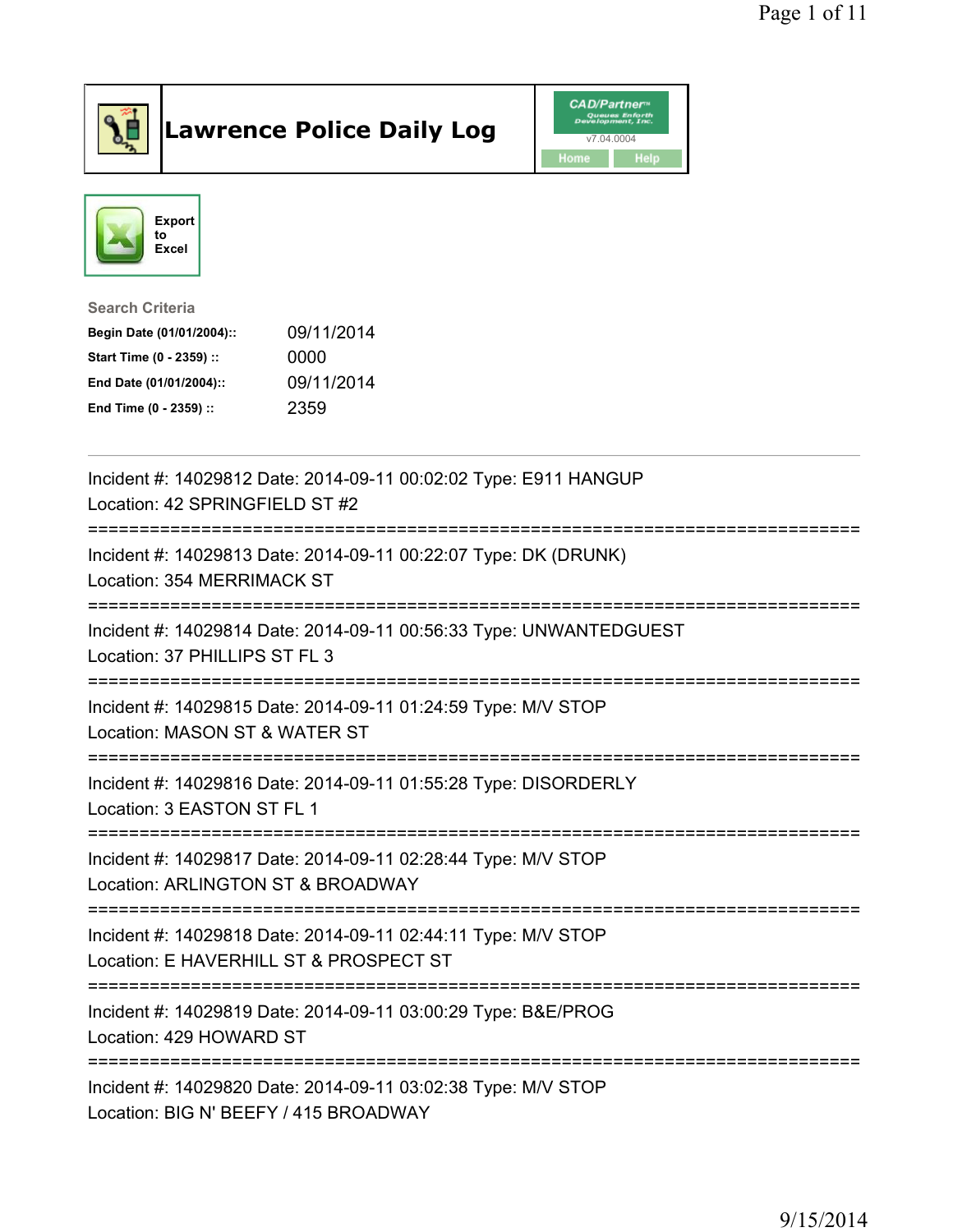| Incident #: 14029821 Date: 2014-09-11 03:25:06 Type: GENERAL SERV<br>Location: 32 LAWRENCE ST                                   |
|---------------------------------------------------------------------------------------------------------------------------------|
| Incident #: 14029822 Date: 2014-09-11 04:53:08 Type: ALARMS<br>Location: KEY POLYMER / 17 SHEPARD ST                            |
| Incident #: 14029823 Date: 2014-09-11 05:18:32 Type: LARCENY/PAST<br>Location: 1 OAKLAND RD                                     |
| Incident #: 14029824 Date: 2014-09-11 05:25:05 Type: STOL/MV/PAS<br>Location: 380 ELM ST #17                                    |
| Incident #: 14029825 Date: 2014-09-11 05:27:34 Type: ALARMS<br>Location: COMCAST / 142 SHEPARD ST                               |
| Incident #: 14029826 Date: 2014-09-11 05:28:58 Type: ALARMS<br>Location: LORENZO RESIDENCE / 23 FAIRMONT ST                     |
| Incident #: 14029827 Date: 2014-09-11 05:48:04 Type: ALARMS<br>Location: LORENZO RESIDENCE / 243 SALEM ST<br>================== |
| Incident #: 14029828 Date: 2014-09-11 06:28:24 Type: ALARMS<br>Location: DESMOND RESD / 241 BROADWAY                            |
| Incident #: 14029829 Date: 2014-09-11 06:47:29 Type: AUTO ACC/NO PI<br>Location: BROADWAY & CANAL ST                            |
| Incident #: 14029830 Date: 2014-09-11 06:57:24 Type: EXTRA SURVEIL<br>Location: 50 BROADWAY                                     |
| Incident #: 14029831 Date: 2014-09-11 07:00:47 Type: ALARMS<br>Location: IMMIGRANT CITY ARCHIVES / 6 ESSEX ST                   |
| Incident #: 14029832 Date: 2014-09-11 07:14:38 Type: ALARMS<br>Location: TARSHI, MICHAEL LAW OFFICES / 510 ESSEX ST             |
| Incident #: 14029833 Date: 2014-09-11 07:15:55 Type: SEARCHWARRANT<br>Location: 27 SPRINGFIELD ST FL 2                          |
| Incident #: 14029834 Date: 2014-09-11 07:16:50 Type: M/V STOP                                                                   |

Location: COMMONI CT & NEWBURY CT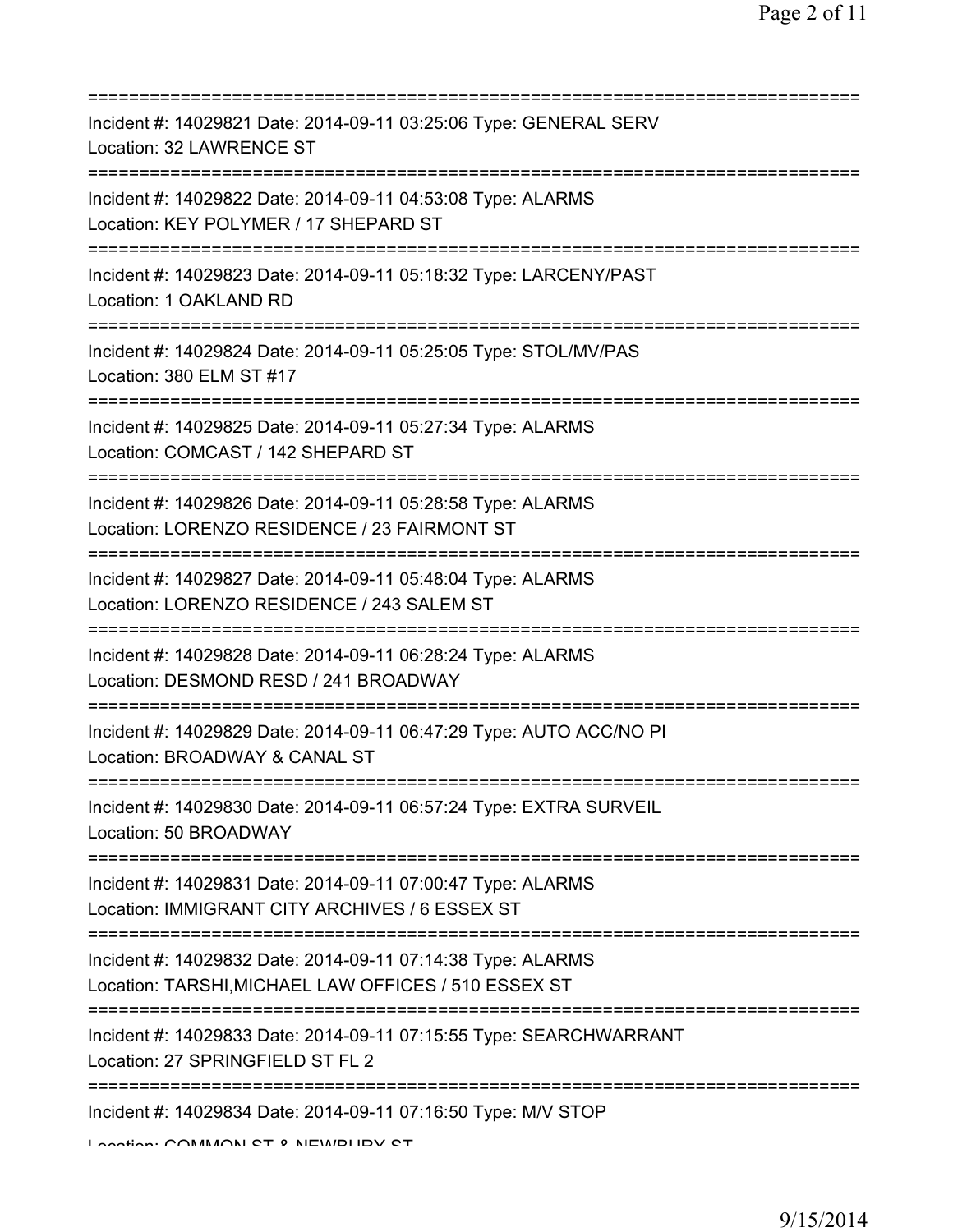| Incident #: 14029835 Date: 2014-09-11 07:35:19 Type: ALARMS<br>Location: ST VINCENT DEPAUL THRIFT STORE / 42 FRANKLIN ST                    |
|---------------------------------------------------------------------------------------------------------------------------------------------|
| Incident #: 14029836 Date: 2014-09-11 07:40:09 Type: MAL DAMG PROG<br>Location: COR UNUM MEAL CENTER / 191 SALEM ST                         |
| Incident #: 14029838 Date: 2014-09-11 07:42:03 Type: A&B D/W PAST<br>Location: ST PATRICK'S CHURCH                                          |
| Incident #: 14029837 Date: 2014-09-11 07:42:05 Type: M/V STOP<br>Location: HAVERHILL ST & MILTON ST                                         |
| ======================<br>Incident #: 14029839 Date: 2014-09-11 07:52:53 Type: GENERAL SERV<br>Location: OLD HIGH SCHOOL / 233 HAVERHILL ST |
| Incident #: 14029840 Date: 2014-09-11 08:05:49 Type: ALARMS<br>Location: FH CANN AND ASSOCIATES / 354 MERRIMACK ST                          |
| Incident #: 14029841 Date: 2014-09-11 08:08:07 Type: ALARMS<br>Location: PROFILE REALTIES / 151 HAMPSHIRE ST<br>===============             |
| Incident #: 14029842 Date: 2014-09-11 08:08:54 Type: KEEP PEACE<br>Location: 6 FOREST ST                                                    |
| Incident #: 14029843 Date: 2014-09-11 08:13:00 Type: HIT & RUN M/V<br>Location: 238 ESSEX ST                                                |
| Incident #: 14029844 Date: 2014-09-11 08:51:21 Type: EXTRA SURVEIL<br>Location: PARKER ST & SPRINGFIELD ST                                  |
| Incident #: 14029845 Date: 2014-09-11 08:53:21 Type: EXTRA SURVEIL<br>Location: 50 BROADWAY                                                 |
| Incident #: 14029848 Date: 2014-09-11 09:13:50 Type: MAL DAMAGE<br>Location: 220 CARLETON ST                                                |
| Incident #: 14029846 Date: 2014-09-11 09:14:34 Type: UNWANTEDGUEST<br>Location: 340 METHUEN ST                                              |
| =====================================<br>Incident #: 14029847 Date: 2014-09-11 09:17:15 Type: MAL DAMAGE                                    |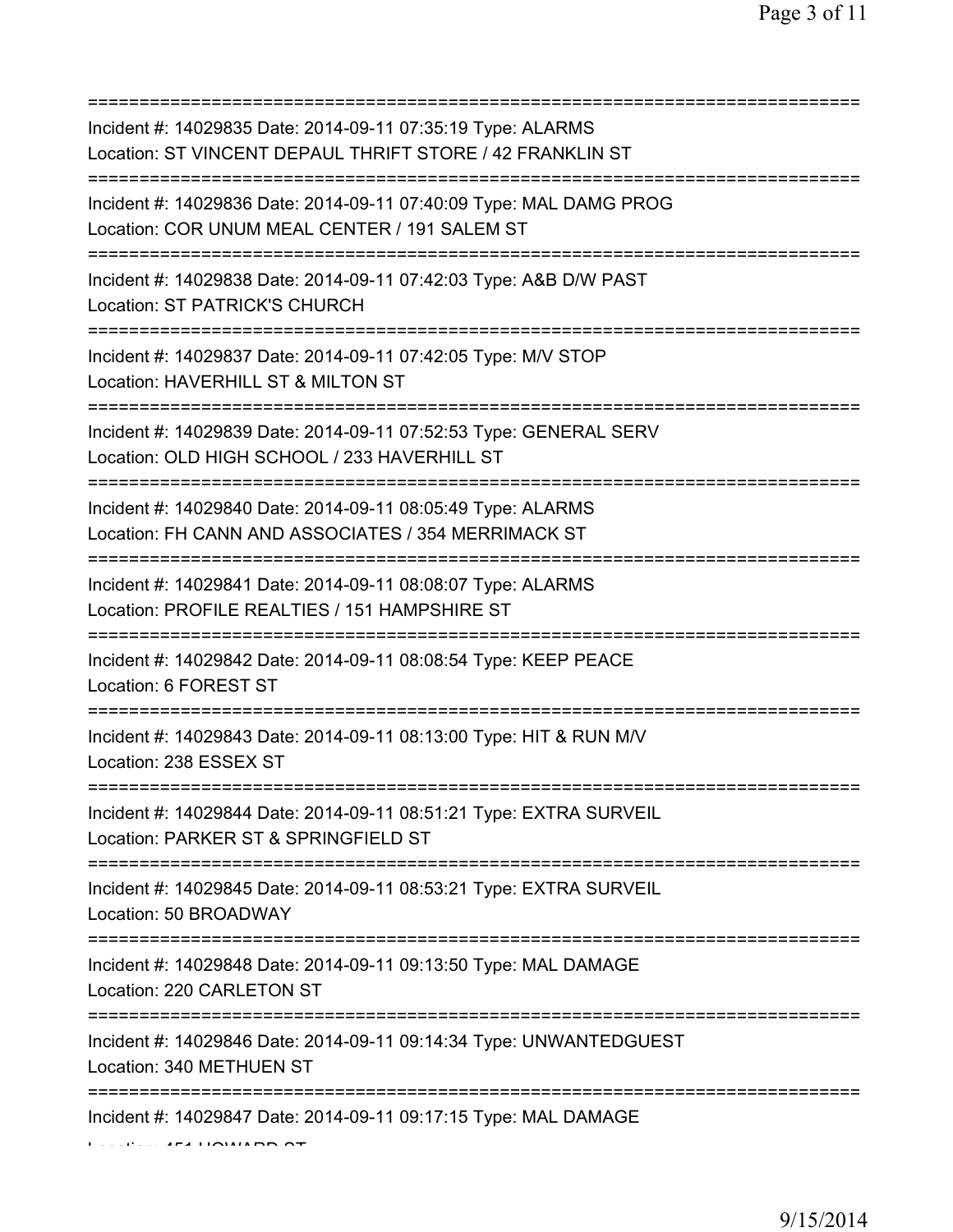=========================================================================== Incident #: 14029849 Date: 2014-09-11 09:19:03 Type: MV/BLOCKING Location: 2 MUSEUM SQ =========================================================================== Incident #: 14029850 Date: 2014-09-11 09:23:41 Type: TOW OF M/V Location: 168 PROSPECT ST =========================================================================== Incident #: 14029851 Date: 2014-09-11 09:36:04 Type: TOW OF M/V Location: OAK ST & SHORT ST =========================================================================== Incident #: 14029852 Date: 2014-09-11 09:56:02 Type: ASSSIT OTHER PD Location: 621 ESSEX ST =========================================================================== Incident #: 14029853 Date: 2014-09-11 09:56:37 Type: SUS PERS/MV Location: 13 GROTON ST =========================================================================== Incident #: 14029854 Date: 2014-09-11 09:57:27 Type: ANIMAL COMPL Location: 15 FERRY ST =========================================================================== Incident #: 14029855 Date: 2014-09-11 10:06:55 Type: ALARM/HOLD Location: PEREZ RESD / 454 HAVERHILL ST #APT2B =========================================================================== Incident #: 14029857 Date: 2014-09-11 10:08:12 Type: SHOPLIFTING Location: CVS PHARMACY / 205 S BROADWAY =========================================================================== Incident #: 14029856 Date: 2014-09-11 10:08:57 Type: DISTURBANCE Location: FARLEY ST & S BROADWAY =========================================================================== Incident #: 14029858 Date: 2014-09-11 10:11:34 Type: WARRANT SERVE Location: 11 DAISY ST =========================================================================== Incident #: 14029859 Date: 2014-09-11 10:29:34 Type: M/V STOP Location: 59 SPRINGFIELD ST =========================================================================== Incident #: 14029860 Date: 2014-09-11 10:33:21 Type: ALARM/BURG Location: LAWRENCE MASONIC / 43 JACKSON ST =========================================================================== Incident #: 14029861 Date: 2014-09-11 10:38:34 Type: INVEST CONT Location: FARLEY ST & S BROADWAY =========================================================================== Incident #: 14029862 Date: 2014-09-11 10:59:06 Type: B&E FOLLOW UP

Location: 31 DANA ST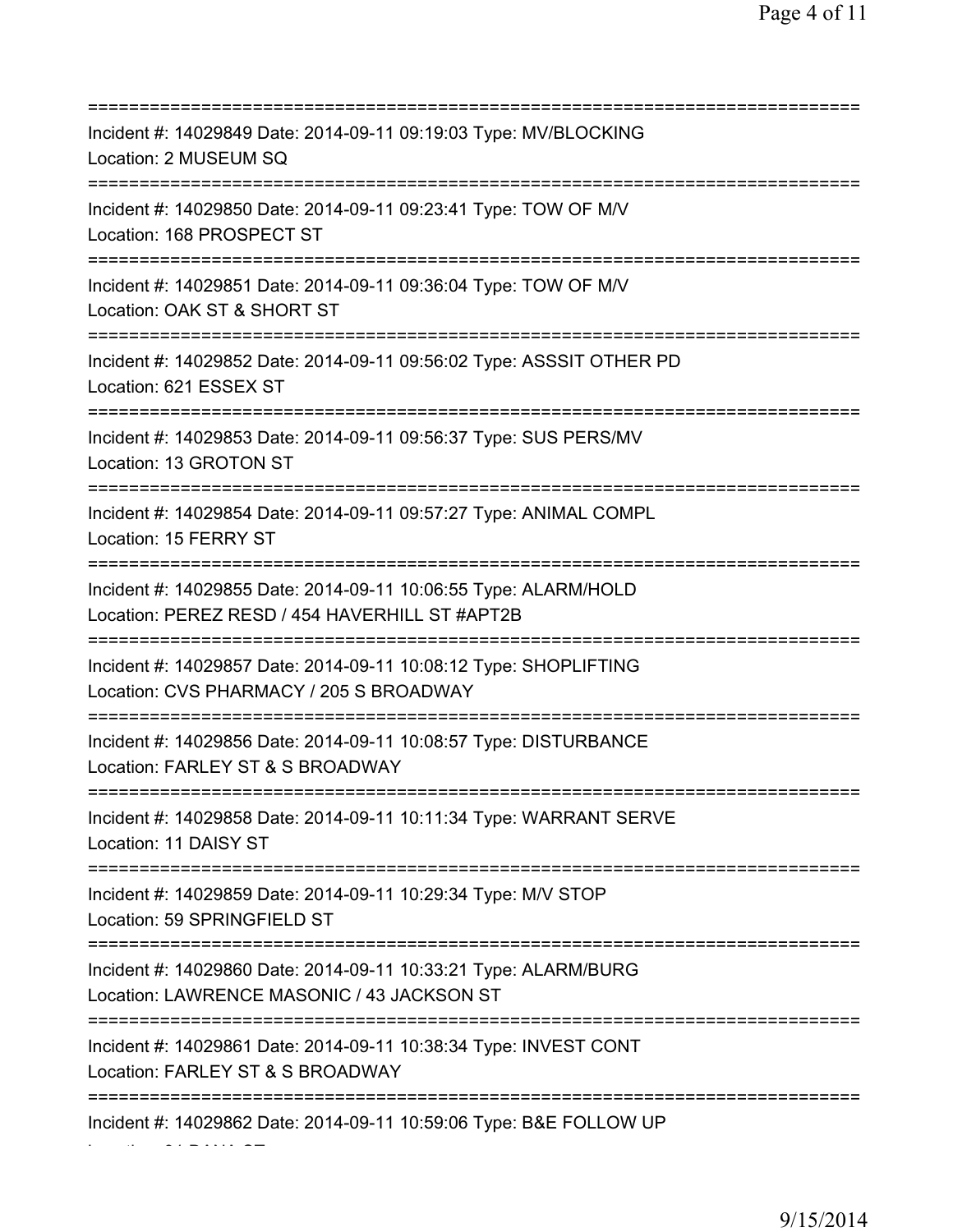=========================================================================== Incident #: 14029863 Date: 2014-09-11 11:07:02 Type: AUTO ACC/NO PI Location: LAWRENCE ST & MAPLE ST =========================================================================== Incident #: 14029864 Date: 2014-09-11 11:22:19 Type: SUS PERS/MV Location: SALON 22 / 56 ESSEX ST =========================================================================== Incident #: 14029865 Date: 2014-09-11 11:23:56 Type: AUTO ACC/NO PI Location: LAWRENCE ST & MAPLE ST =========================================================================== Incident #: 14029867 Date: 2014-09-11 11:26:45 Type: TOW OF M/V Location: LAWRENCE ST & METHUEN ST =========================================================================== Incident #: 14029866 Date: 2014-09-11 11:28:02 Type: M/V STOP Location: NEWBURY ST & ORCHARD ST =========================================================================== Incident #: 14029868 Date: 2014-09-11 11:28:34 Type: SUS PERS/MV Location: 10 GREEN ST =========================================================================== Incident #: 14029869 Date: 2014-09-11 11:35:47 Type: M/V STOP Location: SUMMER ST & UNION ST =========================================================================== Incident #: 14029870 Date: 2014-09-11 11:42:27 Type: 911 HANG UP Location: BANK OF AMERICA / 67 WINTHROP AV =========================================================================== Incident #: 14029871 Date: 2014-09-11 11:47:30 Type: TOW OF M/V Location: APPLETON ST & ESSEX ST =========================================================================== Incident #: 14029872 Date: 2014-09-11 12:05:00 Type: MV/BLOCKING Location: 11 CEDAR ST =========================================================================== Incident #: 14029873 Date: 2014-09-11 12:07:07 Type: INVEST CONT Location: 70 N PARISH RD =========================================================================== Incident #: 14029874 Date: 2014-09-11 12:09:04 Type: M/V STOP Location: COMMON ST & JACKSON ST =========================================================================== Incident #: 14029876 Date: 2014-09-11 12:22:13 Type: TOW OF M/V Location: GROVE ST & PROSPECT ST =========================================================================== Incident #: 14029875 Date: 2014-09-11 12:22:32 Type: DRUG VIO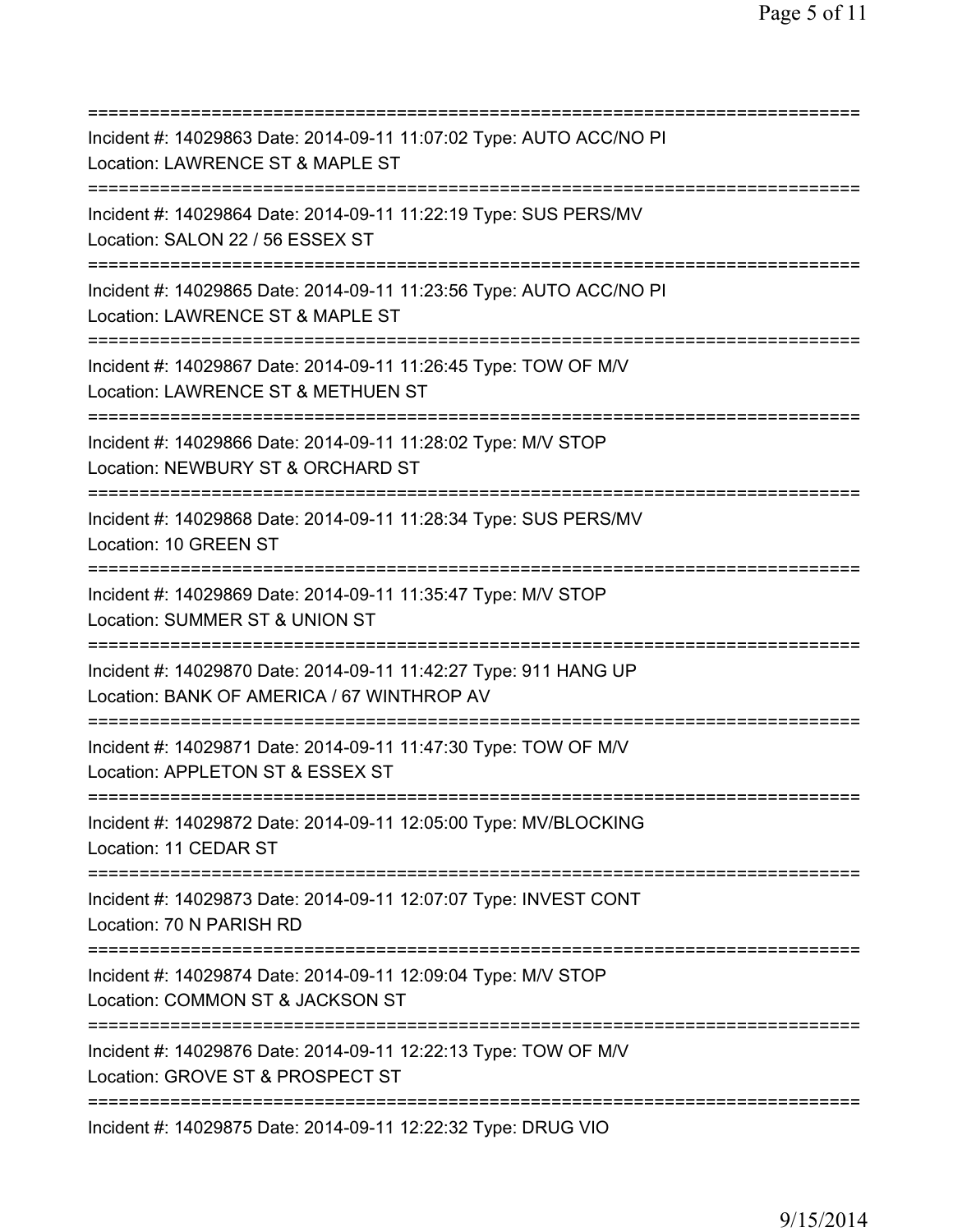| Incident #: 14029877 Date: 2014-09-11 12:24:26 Type: A&B D/W/ PROG<br>Location: 13 BUNKERHILL ST                                   |
|------------------------------------------------------------------------------------------------------------------------------------|
| Incident #: 14029878 Date: 2014-09-11 12:29:28 Type: SUS PERS/MV<br>Location: DENNYS / 160 WINTHROP AV<br>======================== |
| Incident #: 14029879 Date: 2014-09-11 12:36:32 Type: FORGERY PROG<br>Location: 486 ESSEX ST                                        |
| Incident #: 14029880 Date: 2014-09-11 12:43:16 Type: KEEP PEACE<br>Location: AVON ST & BELMONT ST                                  |
| Incident #: 14029881 Date: 2014-09-11 13:06:07 Type: 209A/SERVE<br>Location: 577 S UNION ST<br>.=================================  |
| Incident #: 14029882 Date: 2014-09-11 13:09:59 Type: DISTURBANCE<br>Location: 69 LEXINGTON ST #APT2                                |
| Incident #: 14029883 Date: 2014-09-11 13:17:48 Type: M/V STOP<br>Location: VIP AUTO PARTS / 98 WINTHROP AV                         |
| Incident #: 14029884 Date: 2014-09-11 13:19:11 Type: SPECIAL CHECK<br>Location: INCINERATOR RD                                     |
| Incident #: 14029885 Date: 2014-09-11 13:30:24 Type: SUS PERS/MV<br>Location: 94 HANCOCK ST                                        |
| Incident #: 14029886 Date: 2014-09-11 13:43:20 Type: SUS PERS/MV<br>Location: HIDALGO MULTISERVICES / 169 S UNION ST               |
| Incident #: 14029887 Date: 2014-09-11 14:02:02 Type: ROBBERY ARMED<br>Location: 200 COMMON ST                                      |
| Incident #: 14029888 Date: 2014-09-11 14:07:09 Type: UNWANTEDGUEST<br>Location: 10 HAVERHILL ST                                    |
| Incident #: 14029889 Date: 2014-09-11 14:10:35 Type: CK WELL BEING<br>Location: 16 BROOKFIELD ST<br>===========                    |
| Incident #: 14029890 Date: 2014-09-11 14:20:04 Type: EXTRA SURVEIL                                                                 |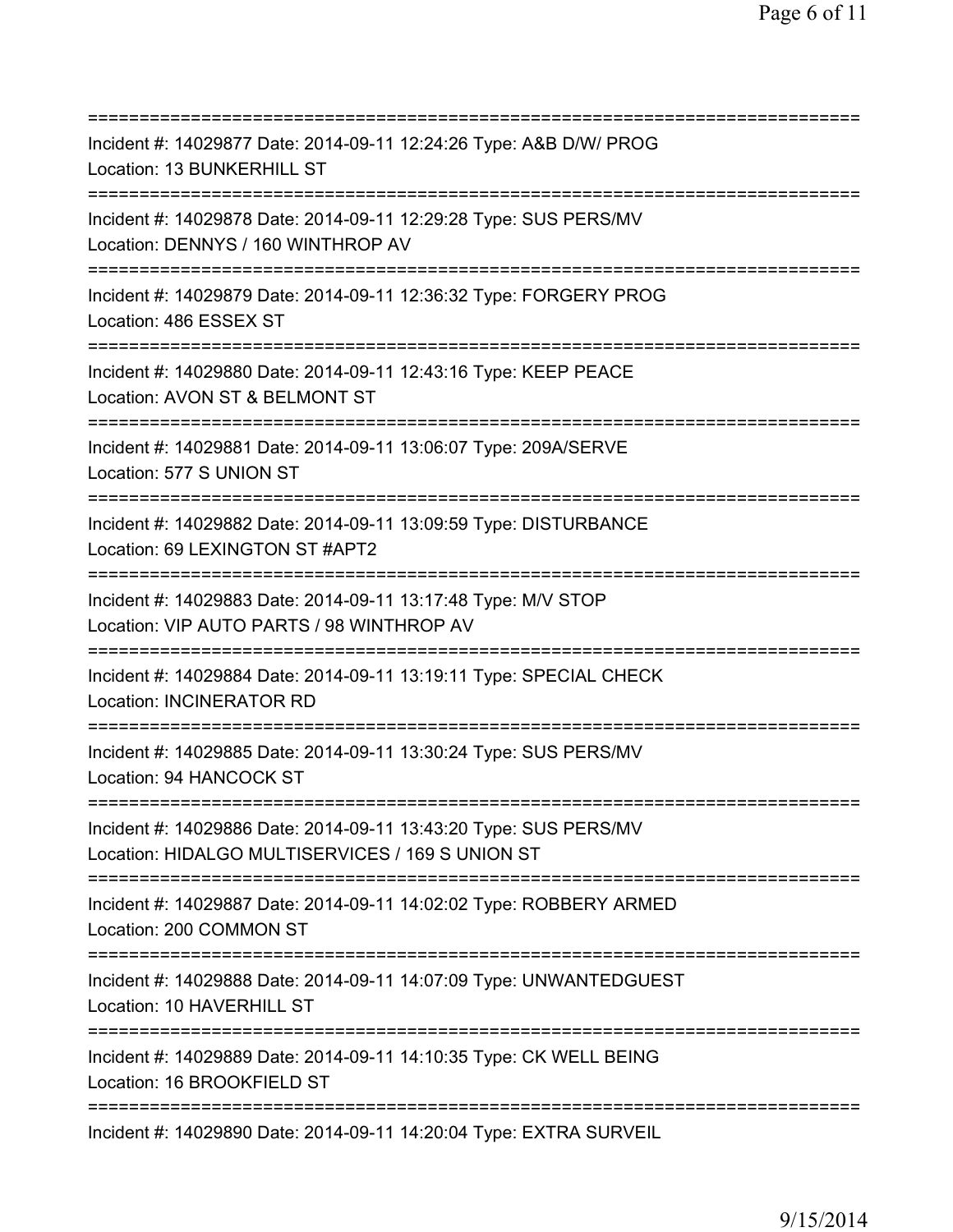| Location: 22 BIRCH ST<br>===================                                                                                                                     |
|------------------------------------------------------------------------------------------------------------------------------------------------------------------|
| Incident #: 14029891 Date: 2014-09-11 14:27:02 Type: B&E/ATTEMPY<br>Location: 17 ALBION ST<br>===================================                                |
| Incident #: 14029892 Date: 2014-09-11 14:34:54 Type: INVESTIGATION<br>Location: 90 LOWELL ST<br>-----------------------------------<br>------------------------- |
| Incident #: 14029893 Date: 2014-09-11 14:51:19 Type: E911 HANGUP<br>Location: 27 JORDAN ST                                                                       |
| :==================================<br>==========================<br>Incident #: 14029894 Date: 2014-09-11 15:32:16 Type: TOW OF M/V<br>Location: RIVERSIDE DR   |
| Incident #: 14029895 Date: 2014-09-11 15:49:40 Type: DISTURBANCE<br>Location: E HAVERHILL ST & HOWARD ST                                                         |
| Incident #: 14029896 Date: 2014-09-11 15:56:01 Type: SUS PERS/MV<br>Location: BROADWAY & TREMONT ST                                                              |
| Incident #: 14029897 Date: 2014-09-11 16:07:21 Type: SERVE 209A<br>Location: 14 FOSTER ST                                                                        |
| Incident #: 14029899 Date: 2014-09-11 16:08:07 Type: LOST PROPERTY<br>Location: 250 CANAL ST                                                                     |
| Incident #: 14029898 Date: 2014-09-11 16:08:44 Type: SERVE 209A<br>Location: 35 COMMON ST #321                                                                   |
| ==================================<br>Incident #: 14029900 Date: 2014-09-11 16:16:25 Type: SERVE 209A<br>Location: 115 MARKET ST                                 |
| ===========================<br>Incident #: 14029903 Date: 2014-09-11 16:19:45 Type: MV/BLOCKING<br>Location: 86-87 ALDER ST                                      |
| Incident #: 14029901 Date: 2014-09-11 16:28:27 Type: AUTO ACC/NO PI<br>Location: S UNION ST & WINTHROP AV                                                        |
| -------------<br>Incident #: 14029902 Date: 2014-09-11 16:28:50 Type: SERVE 209A<br>Location: 340 HAVERHILL ST #7                                                |
| Indidnat #: 4 ANDONAN Data: 004 A NO 44 42:00.EQ Tunn: NAN/ QTOD                                                                                                 |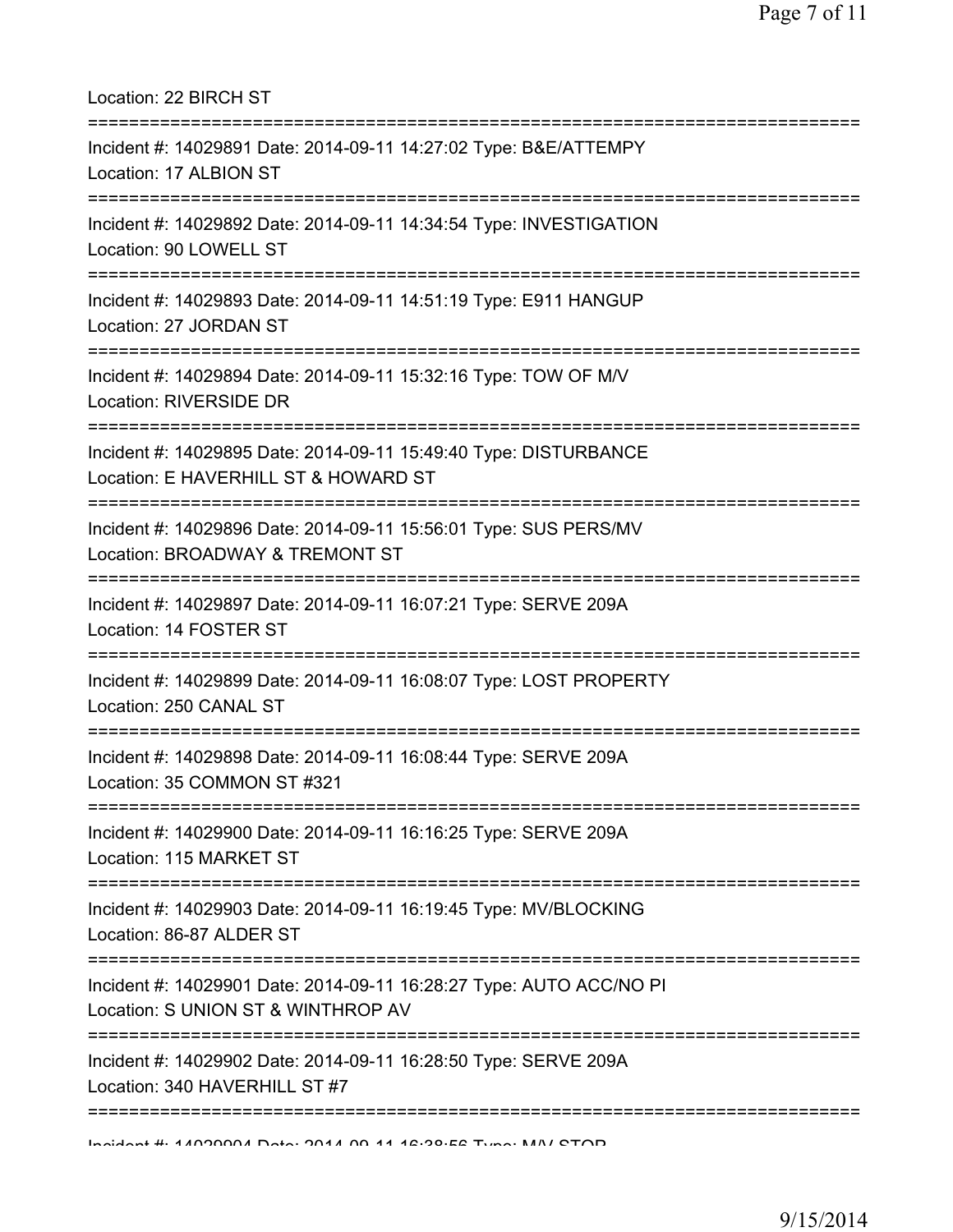Location: BROADWAY & TREMONT ST =========================================================================== Incident #: 14029905 Date: 2014-09-11 17:13:04 Type: ALARM/BURG Location: RESD; YANLIDA SANTOS/9783974327 / 35 KENDALL ST =========================================================================== Incident #: 14029906 Date: 2014-09-11 17:22:32 Type: ALARM/BURG Location: ELI'S PLACE / 267 MERRIMACK ST =========================================================================== Incident #: 14029907 Date: 2014-09-11 17:25:26 Type: E911 HANGUP Location: LGH OFFICES / 1 CANAL ST =========================================================================== Incident #: 14029908 Date: 2014-09-11 17:26:14 Type: UNKNOWN PROB Location: 135 BROADWAY =========================================================================== Incident #: 14029909 Date: 2014-09-11 17:36:18 Type: M/V STOP Location: CENTRAL BRIDGE =========================================================================== Incident #: 14029910 Date: 2014-09-11 17:42:34 Type: DOMESTIC/PROG Location: 204 S UNION ST FL 3 =========================================================================== Incident #: 14029911 Date: 2014-09-11 17:42:36 Type: LOST PROPERTY Location: 24 SULLIVAN AV =========================================================================== Incident #: 14029912 Date: 2014-09-11 17:56:57 Type: ASSIST FIRE Location: MCDONALDS / 50 BROADWAY =========================================================================== Incident #: 14029913 Date: 2014-09-11 18:18:19 Type: DK (DRUNK) Location: 105 S UNION ST =========================================================================== Incident #: 14029914 Date: 2014-09-11 18:24:41 Type: M/V STOP Location: WALGREENS / 135 BROADWAY =========================================================================== Incident #: 14029916 Date: 2014-09-11 18:32:44 Type: ADMININSTR Location: 341D S BROADWAY =========================================================================== Incident #: 14029915 Date: 2014-09-11 18:33:17 Type: GENERAL SERV Location: HARDWARE STORE / 137 ESSEX ST ===========================================================================

Incident #: 14029917 Date: 2014-09-11 18:37:29 Type: A&B PAST Location: 204 S UNION ST #3

===========================================================================

 $1.1414999949 \text{ D}^{-1}$ : 2014 09 11 19 11 19: $\overline{1}$ :: SUS PERS/MV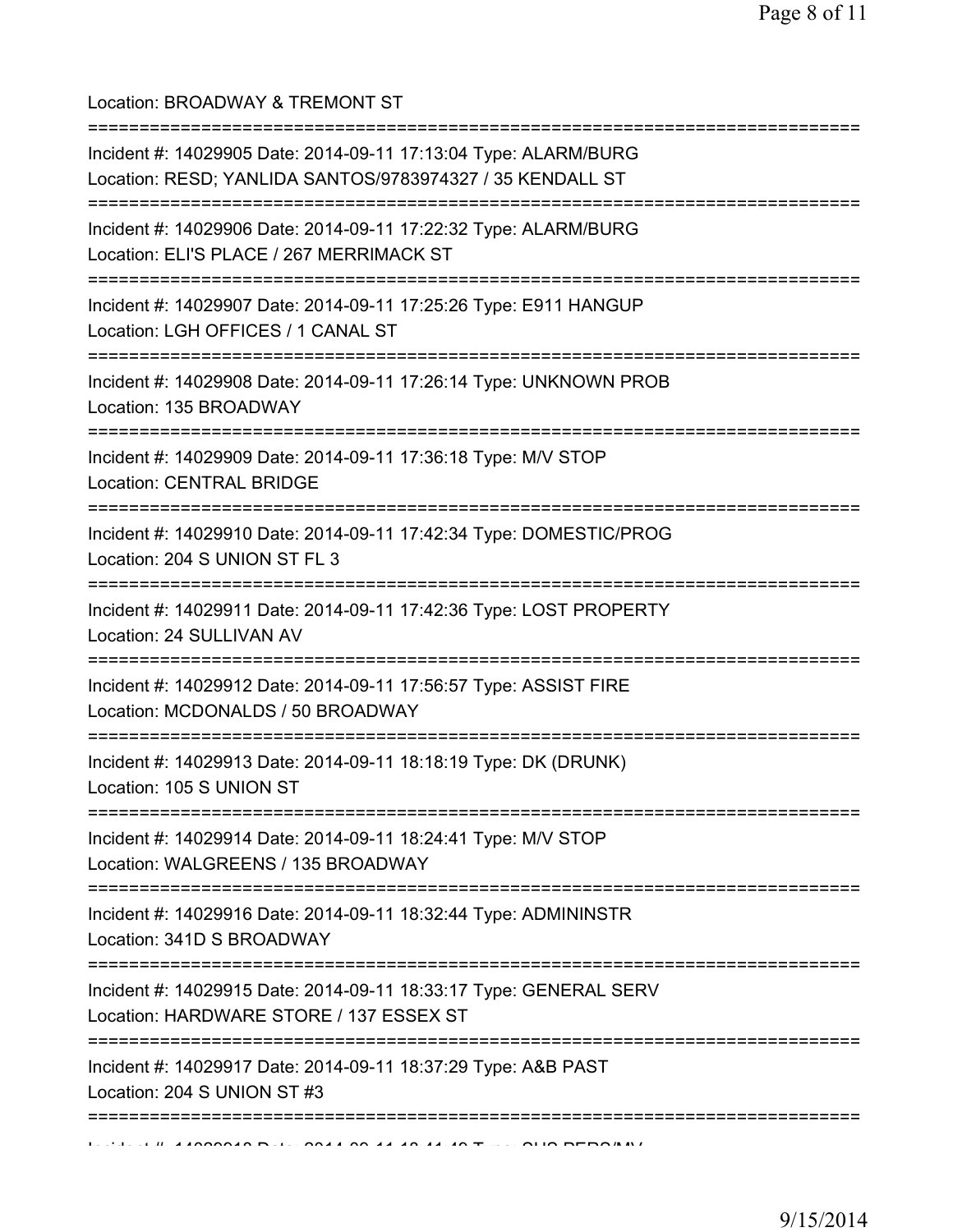| Location: BROOKFIELD ST & KENNETH ST<br>==========================                                                    |
|-----------------------------------------------------------------------------------------------------------------------|
| Incident #: 14029919 Date: 2014-09-11 18:55:35 Type: EXTRA SURVEIL<br>Location: ROLLINS SCHOOL / 451 HOWARD ST        |
| Incident #: 14029920 Date: 2014-09-11 19:19:51 Type: SUS PERS/MV<br>Location: PRIMO'S LIQUORS / 450 HAVERHILL ST      |
| Incident #: 14029921 Date: 2014-09-11 19:32:55 Type: DISORDERLY<br>Location: 10 WILLOW ST                             |
| Incident #: 14029922 Date: 2014-09-11 19:41:42 Type: TRESPASSING<br>Location: CENTRO DE NUTRICION / 107 ESSEX ST      |
| Incident #: 14029923 Date: 2014-09-11 19:56:53 Type: M/V STOP<br>Location: ST MARY'S CEMETARY GARAGE / 29 BARKER ST   |
| Incident #: 14029924 Date: 2014-09-11 20:03:39 Type: NOISE ORD<br>Location: 2 AVON ST                                 |
| Incident #: 14029925 Date: 2014-09-11 20:09:20 Type: FIGHT<br>Location: BROOK STREET PARK CALLBOX / 67 BROOK ST       |
| Incident #: 14029926 Date: 2014-09-11 20:09:32 Type: DISTURBANCE<br>Location: BROOK STREET PARK CALLBOX / 67 BROOK ST |
| Incident #: 14029927 Date: 2014-09-11 20:11:47 Type: UNWANTEDGUEST<br>Location: 204 S UNION ST                        |
| Incident #: 14029929 Date: 2014-09-11 20:41:32 Type: LOST PROPERTY<br>Location: 424 HIGH ST FL 1                      |
| Incident #: 14029928 Date: 2014-09-11 20:47:06 Type: DRUG OVERDOSE<br>Location: 33 FITZ ST FL 2                       |
| Incident #: 14029930 Date: 2014-09-11 21:09:37 Type: DK (DRUNK)<br>Location: 450 HAVERHILL ST                         |
| Incident #: 14029931 Date: 2014-09-11 21:12:17 Type: M/V STOP<br>Location: 211 FARNHAM ST                             |
|                                                                                                                       |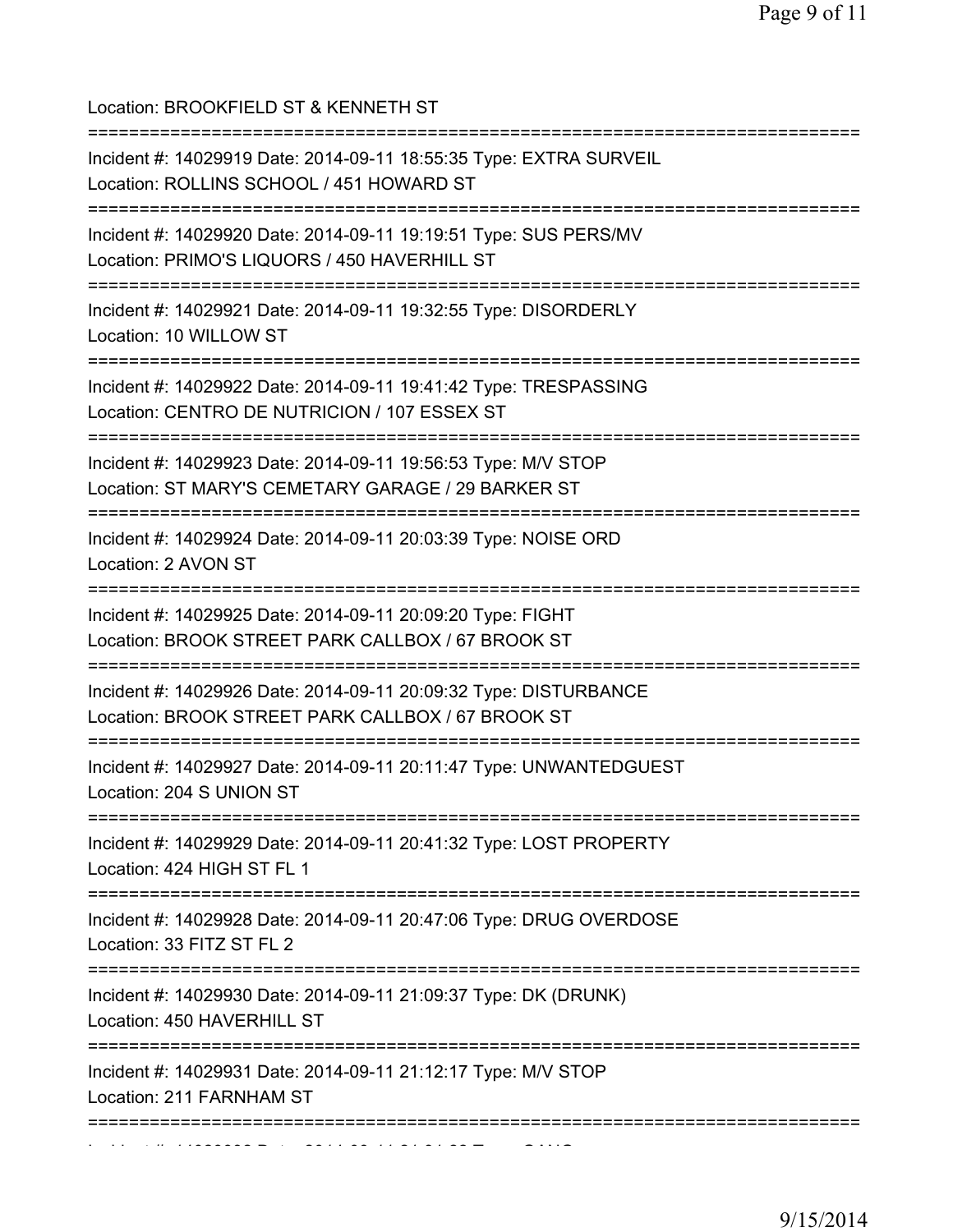Location: BROOK STREET PARK CALLBOX / 67 BROOK ST =========================================================================== Incident #: 14029933 Date: 2014-09-11 21:34:46 Type: M/V STOP Location: FALLS BRIDGE =========================================================================== Incident #: 14029934 Date: 2014-09-11 21:41:14 Type: EXTRA SURVEIL Location: ROLLINS SCHOOL / 451 HOWARD ST =========================================================================== Incident #: 14029935 Date: 2014-09-11 21:43:30 Type: MAL DAMAGE Location: 125 CHESTNUT ST =========================================================================== Incident #: 14029936 Date: 2014-09-11 22:08:52 Type: LOCKOUT Location: JACKSON ST & HAVERHILL ST =========================================================================== Incident #: 14029937 Date: 2014-09-11 22:20:50 Type: INVESTIGATION Location: 90 LOWELL ST =========================================================================== Incident #: 14029938 Date: 2014-09-11 22:22:01 Type: MISSING PERS Location: 60 MYRTLE ST FL 2 =========================================================================== Incident #: 14029939 Date: 2014-09-11 22:31:47 Type: UNWANTEDGUEST Location: 204 S UNION ST FL 3 =========================================================================== Incident #: 14029940 Date: 2014-09-11 22:36:19 Type: M/V STOP Location: LAWRENCE ST =========================================================================== Incident #: 14029941 Date: 2014-09-11 22:36:22 Type: KEEP PEACE Location: 304 LOWELL ST =========================================================================== Incident #: 14029942 Date: 2014-09-11 22:46:07 Type: NOISE ORD Location: ALLEN ST =========================================================================== Incident #: 14029943 Date: 2014-09-11 23:12:17 Type: ALARMS Location: ST VINCENT DEPAUL THRIFT STORE / 42 FRANKLIN ST =========================================================================== Incident #: 14029944 Date: 2014-09-11 23:30:47 Type: DOMESTIC/PROG Location: 67 BAILEY ST =========================================================================== Incident #: 14029945 Date: 2014-09-11 23:52:29 Type: ALARM/BURG Location: WEATHERBEE SCHOOL / 75 NEWTON ST ===========================================================================